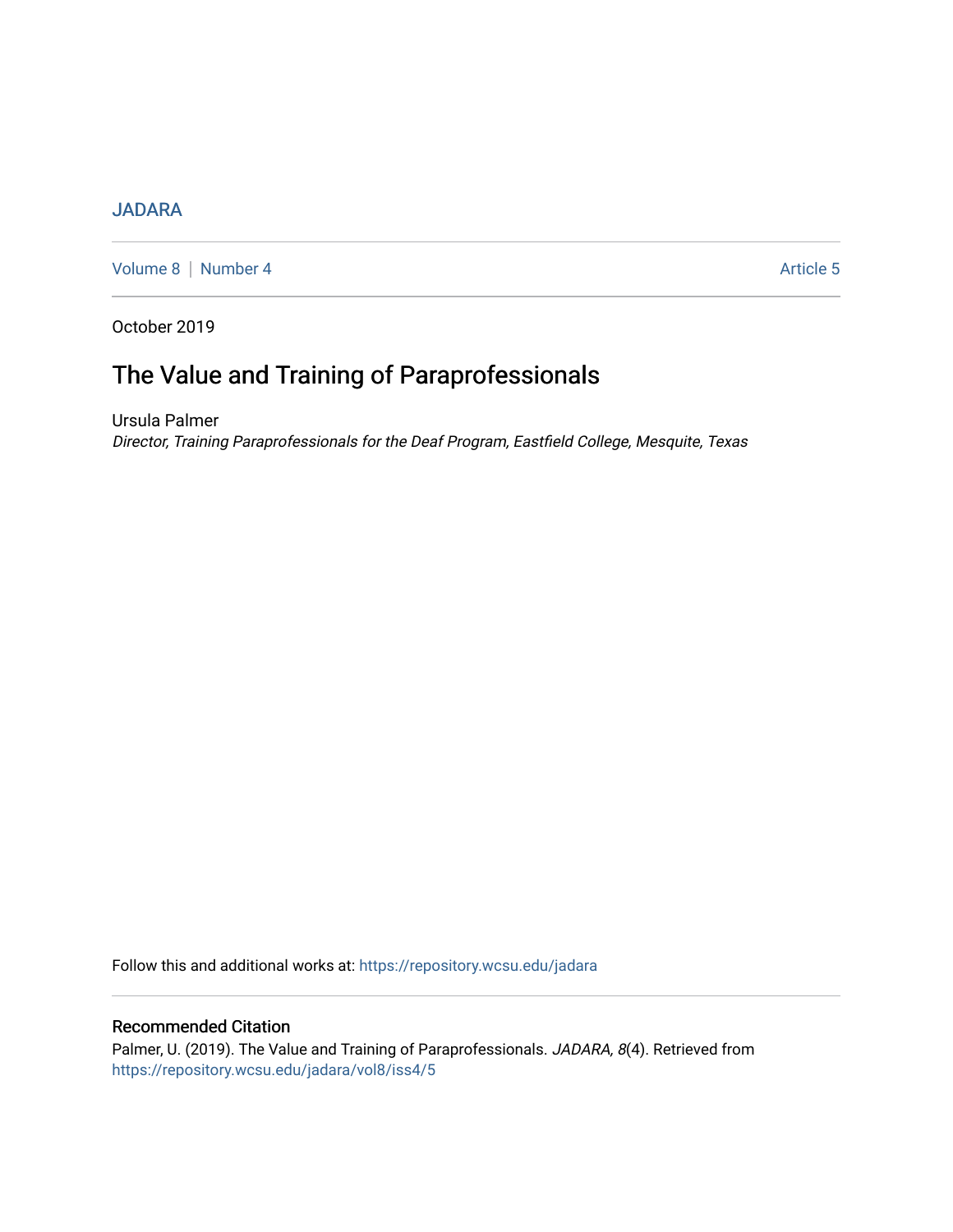## **THE VALUE AND TRAINING OF PARAPROFESSIONALS**

## **URSULA PALMER, M.S.**

e

Services for the deaf have always been in short supply. Consequently a need for the paraprofessional worker has developed.

What is a paraprofessional?

The paraprofessional is defined as that individual trained in certain skills areas and qualified to offer prescribed services through training completed at a lower lever than a baccalaureate program. The individual will be a "functional" paraprofessional who can operate as needed in many and varied environments where needs of the deaf can be met.

This person should work side by side with the professional

- 1. as a *teacher aide/interpreter* who functions directly in the classroom with the teacher.
- 2. as an *interpreter* who works directly with the social worker or the therapist.
- 3. as an *interpreter* in the college classroom.
- 4. as an *assistant* with multiply handicapped deaf children or adults.

This word is often misunderstood. One story goes as follows. A student was working as a paraprofessional at a large agency in Dallas. One day while she

*Ms. Palmer is Director, Training Paraprofessionals for the Deaf Program, Eastjield College, Mesquite, Texas.* 

**JRD Vol. 8 No. 4 Apr. 1975** 3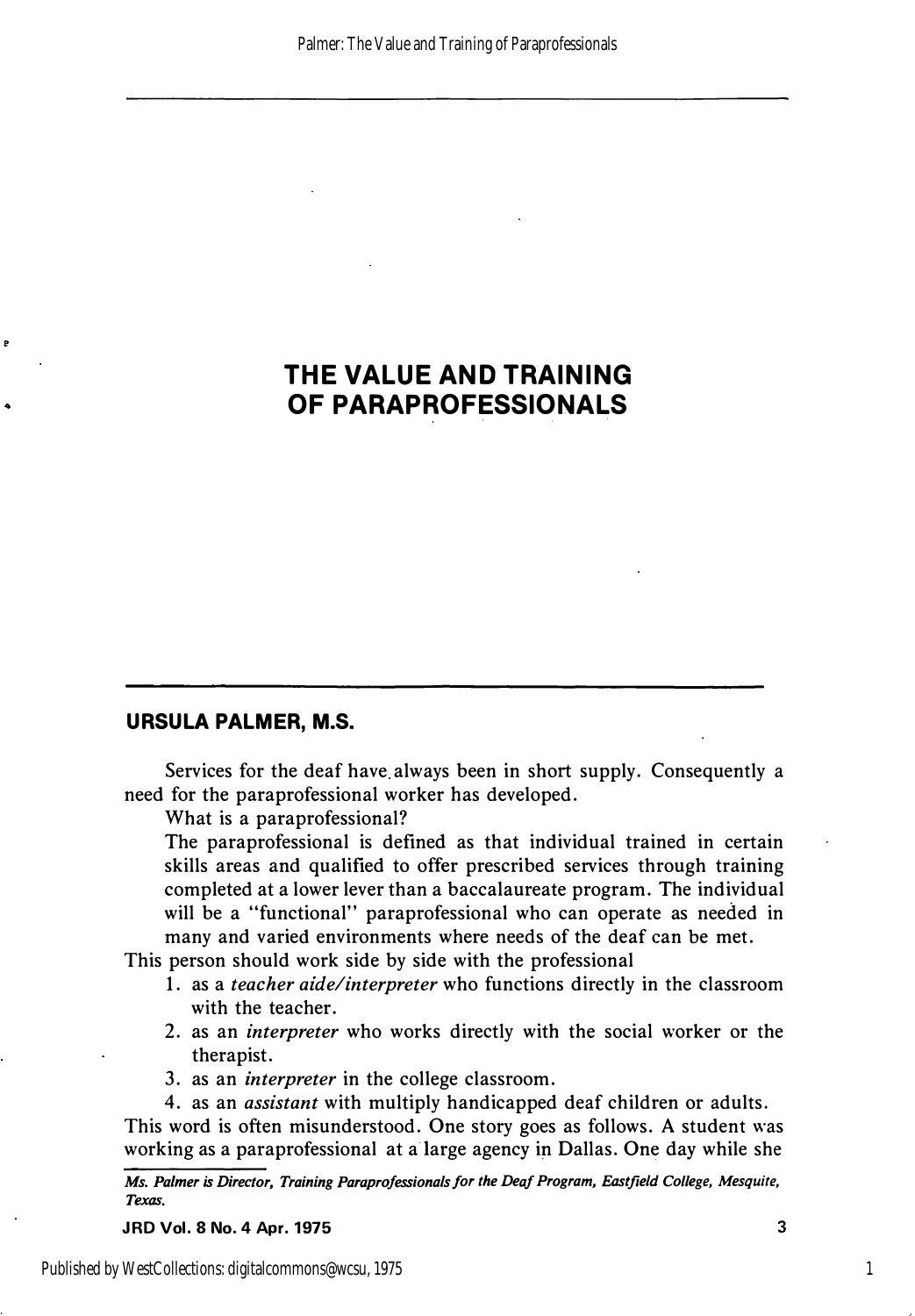was busy at work, a group of students from another university were touring the facility. When the staff member, who was leading the tour, came around to the student and introduced her, the staff member said, "I would like for you to meet one of our newest staff members who is a paraprofessional." One of the students on the tour looked at the staff member in all seriousness and said, "I've heard of paraplegics and quadraplegics but I've never heard of a paraprofessional. What do you do?" Ever since then this student has shied away from being called a paraprofessional.

However there is a demonstrated need for paraprofessional personnel for the deaf and hearing impaired. Perhaps the best idea of what a paraprofessional is would be to describe their training.

The Dallas County Community College District has committed itself to providing services to enable each individual student to discover and improve his own special abilities and skills that help to provide services in meeting the needs of the community. The manner in which they fulfill this commitment is through the development of training programs that meet proven needs for such training within the community.

The initial study for this Training Paraprofessionals for the Deaf program was begun in 1970 at the administrative level with a task force composed of people from the community in fields relating to deafness. One of their findings and recommendations was that there was no such training program anywhere for technicians below the Bachelor's level who can work with the deaf.

An analysis of existing programs for the deaf, on which to base the recommendations for the setting up of this paraprofessional program, were undertaken. Studies were made of the findings of previous work groups, especially reports from the President's Committee on the Handicapped, known as the "Babbidge Report", and on the National Conference on the Education of the Deaf in 1967.

The National Conference on Education of the Deaf in 1967 stated that "The use of volunteer and sub-professional teacher aides should be considered and model training programs should be explored." This was thought of as a practical way of lessening teachers' burdens and relieving the critical shortage of teachers. Additionally, a search for other services for the deaf, concentrated in the North Texas area, disclosed that there were a few certified interpreters in the area and that sign language classes were being taught at the Callier Center for Communication Disorders.

Questions were also asked of the deaf community about the needs they saw for their fellow deaf citizens. Among those needs listed many times were the following:

- 1. More interpreters for the adult deaf in more situations, especially educa tional settings and vocational training programs.
- 2. A need for trained educational aides to increase potential for language de velopment and free teachers for more direct individual teaching.

4 JRD Vol. 8 No. 4 Apr. 1975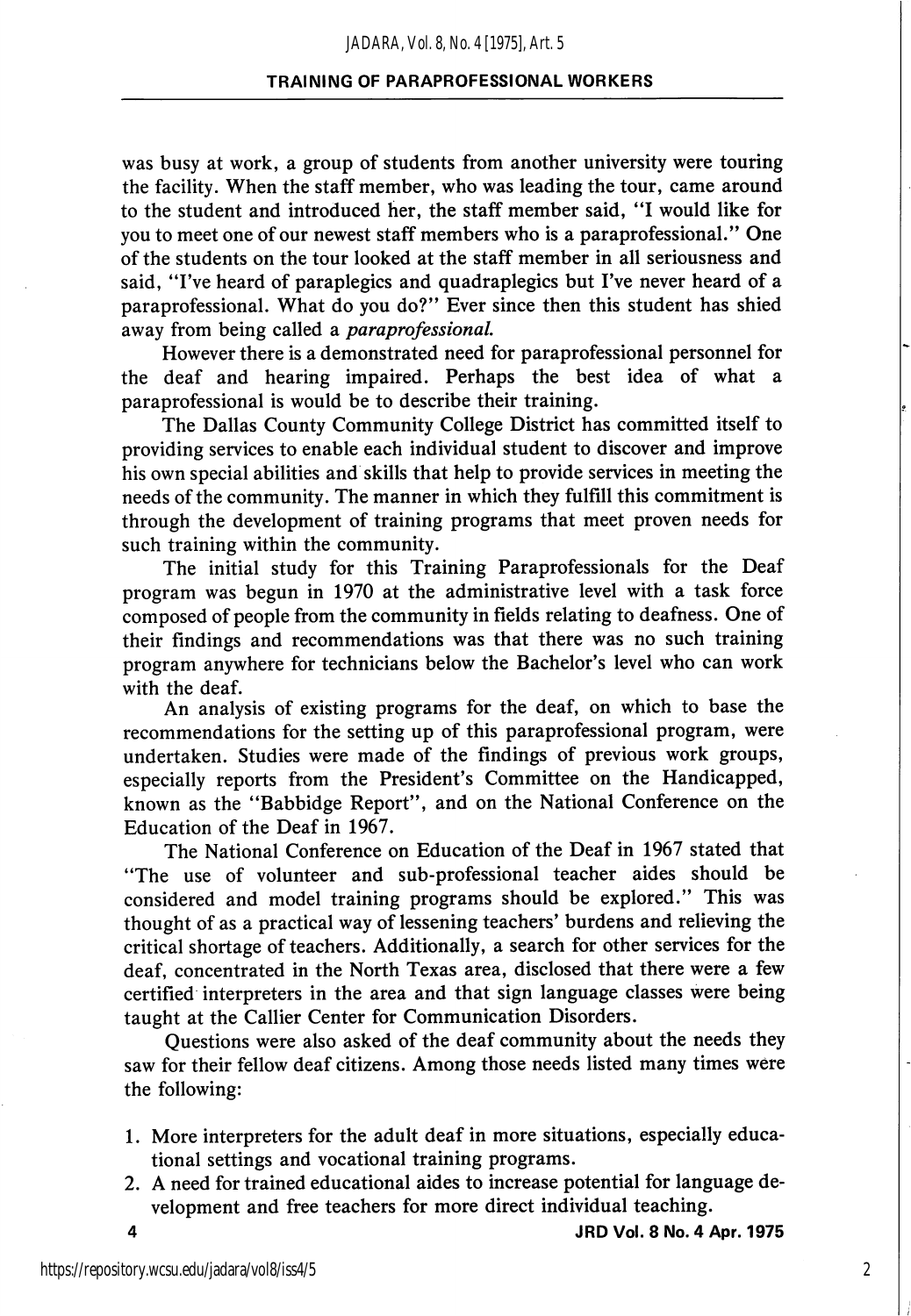- 3. Better trained houseparents for the residential schools.
- 4. Specialists in the use of auditory equipment and preparation of media materials to be used in the schools.
- 5. Individuals trained to serve in recreational programs for the deaf.
- 6. Individuals trained to work with the multiply handicapped, such as the deaf-blind.

Thus, the question: Is there a need for paraprofessionals to work with deaf children and adults in different settings?. Was answered with, "Yes, there is definitely an urgent need for people trained at this level."

Personnel who can be trained to do interpreting and bridge the com munication gap between instructor and deaf student; personnel to serve as tutor/interpreter; personnel to assist in classroom activities; and personnel to add strength to existing services as well as additional services in the future.

The American Annals of the Deaf in the middle 1960's reported that approximately 730 teacher trainees were scheduled to complete their programs in 1971. In the 53 teacher training programs listed, continuing reference was made to the need for more trained teachers to work with the deaf, but the history of deaf education does not reveal the significant increase in the number of the total deaf population who are congenitally or prelingually deaf and therefore educationally handicapped to a greater degree than the postlingually deaf population.

A four-year training program in deaf education does not include training for such a broad range of services as trained houseparents in residential schools, people to work in supplementary educational services such as media, trained people to assist deaf infants and interpreters in the community.

Overall educational objectives for the T.P.D. trainees included such specific goals as:

- 1. Training individuals to acquire knowledge of the unique vocational, edu cational and social problems of the deaf.
- 2. Training them to acquire knowledge of the communication processes utilized by the deaf.
- 3. The development of skills in manual communication that are appropriate with the deaf, encompassing the philosophy of total communication.
- 4. Acquiring skills as an interpreter for the deaf in various vocational and community situations.
- 5. Offering supplemental aid to the teacher of the deaf and/or the multiply handicapped deaf, thus freeing the teacher from many of her non-teaching duties.
- 6. Gaining an understanding of life adjustment problems of the deaf and the need to bridge the gaps in communication and understanding between the deaf individual and the hearing community.
- 7. To provide supplemental training to those who are already teachers of the deaf as well as other professional personnel such as vocational counselors.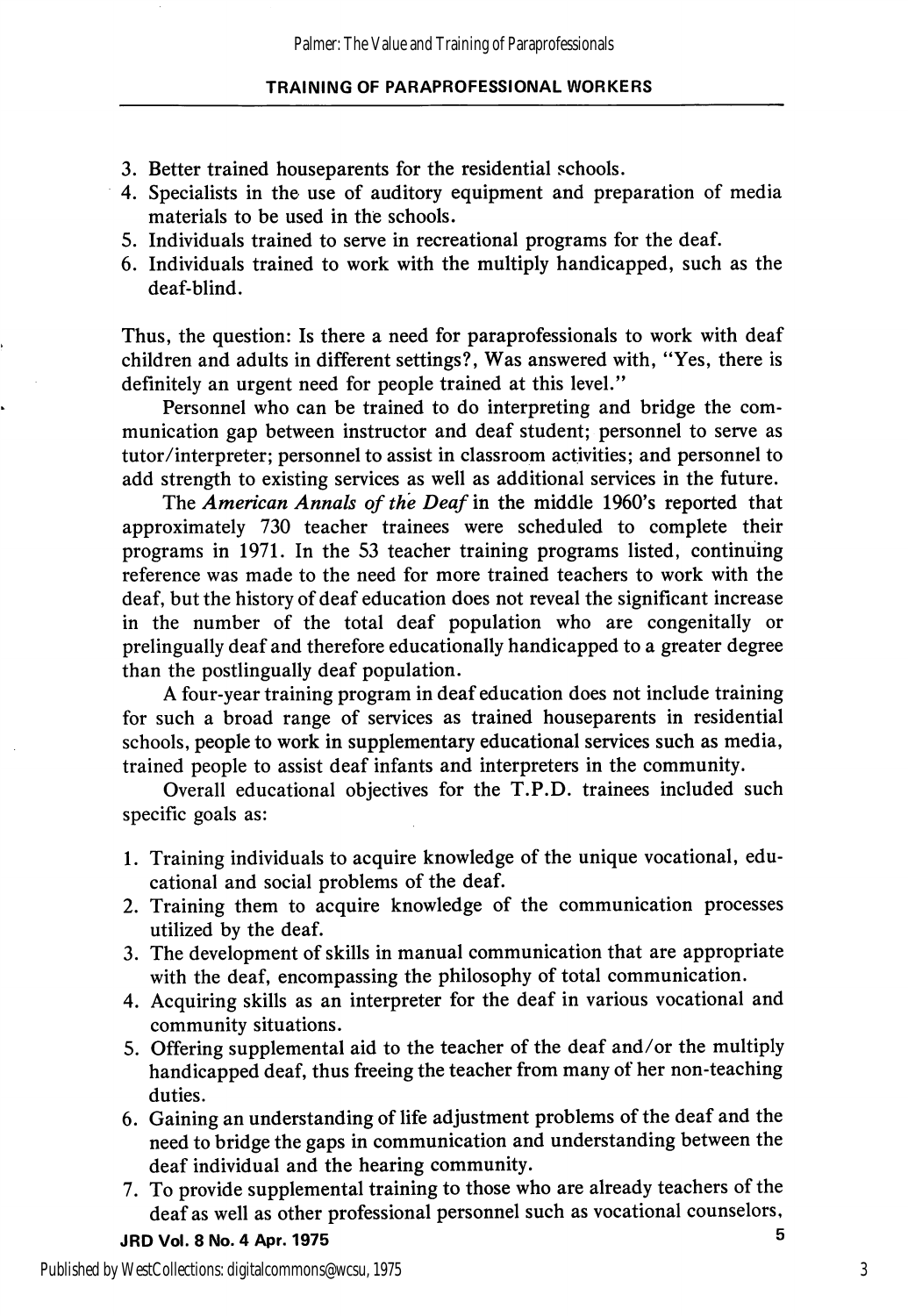social welfare workers, etc., to gain a better understanding of deafness and to utilize paraprofessionals to maximum effectiveness.

In keeping with the open door policy of the Dallas County Community College District, the same criteria for admissions to the program were followed. The total training program is a two-year program. However, provisions are made for the acquisition of possible employment after completion of 30 credit hours. Many students elect to receive a 30-hour certificate which is competency based or the Associate in Applied Science degree as a result of the full two-year program.

The actual curriculum for the training program was divided into two areas:

- 1. The theory, comprehension and understanding of deafness, the psychology involved with it and the various problems.
- 2. Laboratory experiences to validate what is learned in the classroom and expose the student to the type of situations he would be working in upon completion of the program.

Laboratory experiences provide one-to-one contact with the deaf, for example, volunteering in the schools' programs for the hearing impaired, socializing with deaf people at various clubs and functions for the deaf, etc.

The curriculum pattern provides a cluster of basic courses in both the one-year and two-year program levels. Students may elect to complete their study program through full or part-time work in accordance with their career plans. Strong emphasis is placed on skill development in all the communication methods for the deaf, emphasizing the concept and philosophy of Total Communication. The training program consistently emphasizes a full understanding of the role of the paraprofessional in the educational institutions and community agencies to obviate any conflicts in employment situations.

As a result of the curriculum philosophy and pattern, students observe theory that they have learned in the classroom in lab exposure and can apply many of the techniques they have been exposed to in class. An example of this is the course, "introductory Sign Language for the Deaf." This class meets for three class hours per week. The students then participate in a Silent Weekend where deaf people and hearing people gather together and nothing but sign language is spoken.

Other supervised laboratory experiences require the students to attend at least one to two hours per week viewing and listening to video tapes of sign language lessons using the Signed English, SEE method, teaching another person to fmgerspell at the dinner table, meeting a deaf child, getting to know them, taking them out once or twice during the semester for ice cream or play activity. Hence, activities provide the students opportunity to participate in daily living situations necessary to relate to the deaf child and the deaf adult as a whole entity, a gestalt view.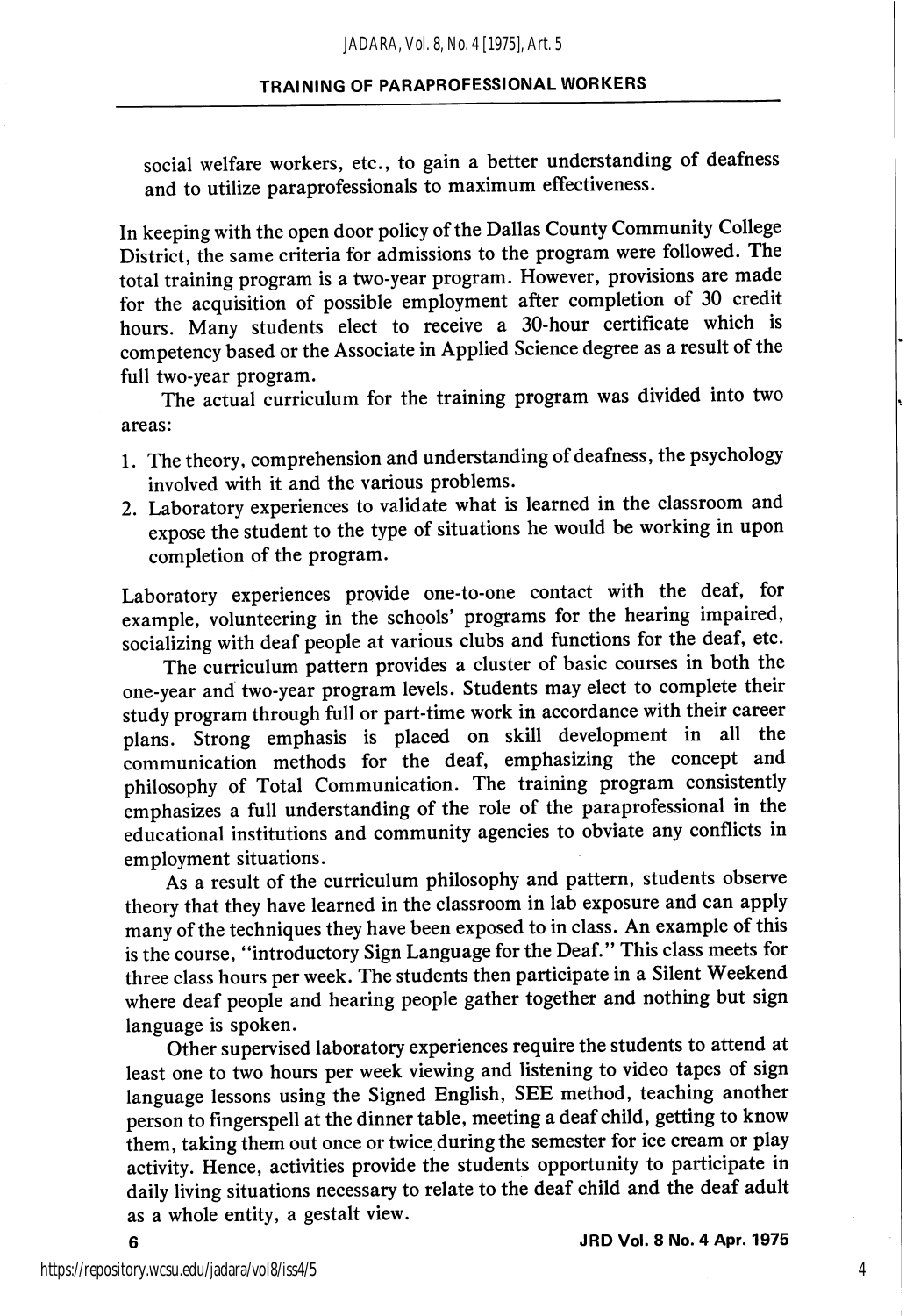The course entitled, "Developmental Activities for the Deaf Adult," provides, in addition to lecture where the theory is presented and the life problems of the deaf adult are discused, a requirement that the student meet deaf people individually, spend time at functions for the deaf such as attending the Dallas Association for the Deaf. Encouragement is given to students to attend social events and relax with deaf people.

Students can be required to make surveys. This type of project forces students to use the skills they learn in sign language classes as well as the other theory oriented classes and view the deaf person as a whole person.

Field work is approximately half of the training program and forces the paraprofessional student to get into the field observing students in the hearing impaired classes at Dallas Independent School District, other agencies and at the Deaf/Blind Unit at Callier.

Many students, as previously stated, will take 30 hours and then seek part-time employment. This type of a plan is excellent because the student can apply what he has learned in the classroom on the job; as a teacher's aide/interpreter in the public schools; as an assistant in the Deaf/Blind Unit at Callier, and local agencies.

Typically a student will report, "Aha! Theory that I learned in this or that course I can now see in operation." This really excites the students and the faculty because practical application of learned theory and skills is a reality.

The program is now in the fourth year of operation. Approximately 8 students have finished the two-year program. Many students who attend the community college system attend part-time, taking no more than 9 hours per semester in addition to a 40-hour work week. This is true with our students in the Training Paraprofessionals for the Deaf program.

Consequently, students are still enrolled in the program finishing their electives and basic courses with plans to graduate in the next year or year and a half. Some of the students obtain jobs after 30 hours in the program at a certificate level of competency. They work and increase their standard of living.

The Advisory Board for the program makes recommendations to the faculty, approves suggestions and ideas. This Advisory Board is composed of professionals who are top administrators in the field of deafness locally as well as throughout the state of Texas. Consultants who are nationally known are available should the need arise for us to procure their services. The curriculum is constantly under scrutiny to enable us to improve and revise it as new techniques develop.

What is the value of a training paraprofessional program? Has it accomplished what it set out to do? That is, does it help provide improved educational settings for the deaf and services to the deaf?

An employer of three of our students states that, "These persons have worked into our program easily and have been well received by the staff, not only in the audiology department, but throughout the clinic. It is the feeling JRD Vol. 8 No. 4 Apr. 1975 7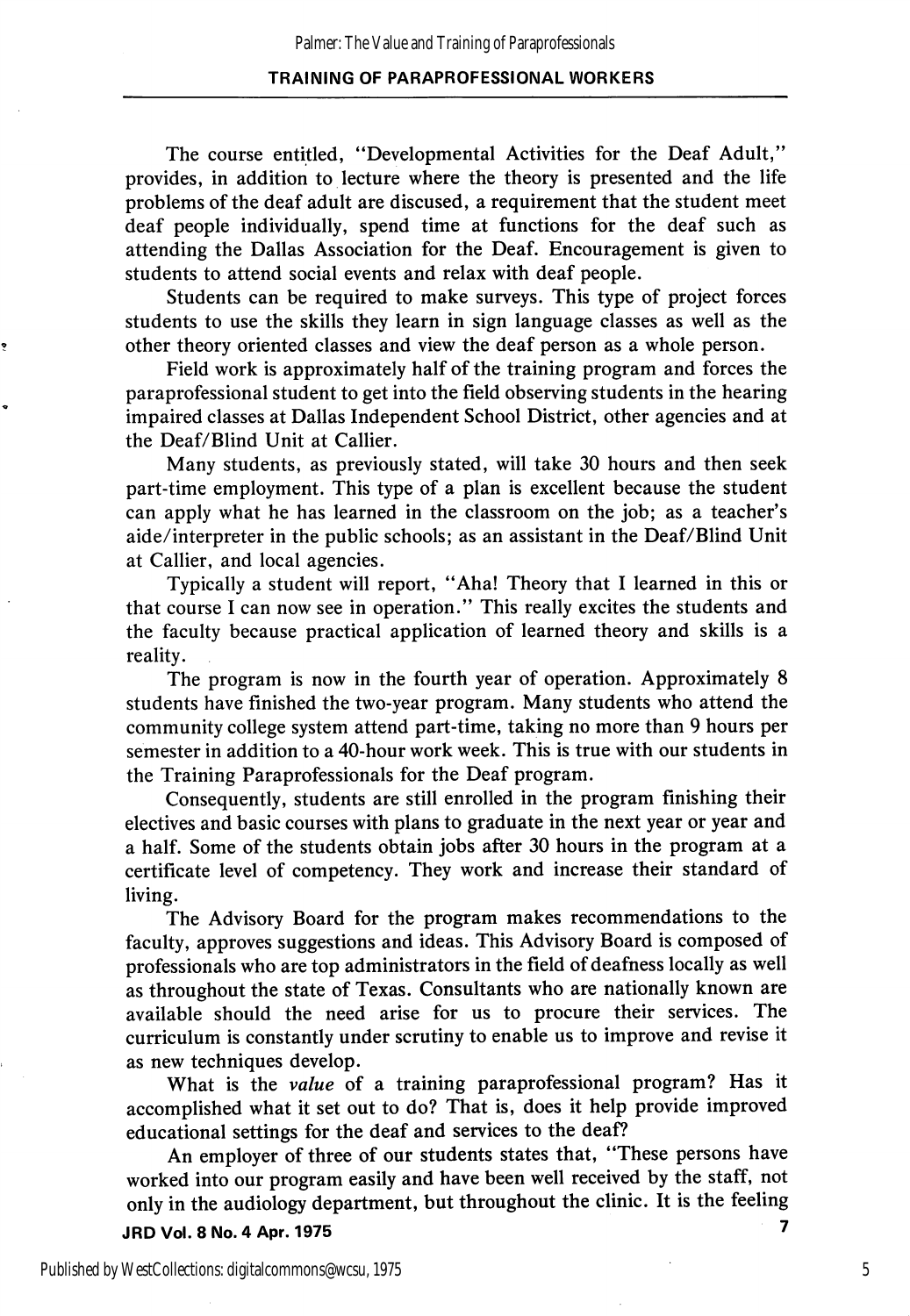of the staff that our treatment center should consider very strongly the hiring of paraprofessionals in the future. I think paraprofessionals are the only answer to the high cost of delivering medical and health services."

School administrators for the hearing impaired program in the Dallas Independent School System have reported that they have found our students to be a necessary tool in integrating deaf students into hearing classrooms, especially at the high school level where they are grouped in clusters. The teacher aide/interpreter is the deaf person's key to learning and understand ing of what is going on in the classroom.

A further value of the program is that many of the students get a chance to whet their appetites, and to discover for themselves through actual experience whether they really want to get into this field. As a result, paraprofessional students do not go to four years of college, obtain a degree in education of the deaf, teach, and become frustrated because they are dissatisfied with their careers. Further, students who express a desire do go on to school and, accordingly, continue their upper division courses at the local institutions and work at the same time. This keeps them constantly in the field and seeing deaf education from both sides; the teacher's side as well as theory in the classroom. Other students have become more interested in Audiology and express a desire to go into Speech Pathology and/or Audiology for many of the same reasons and obtain Bachelor degrees.

The program has very definitely served as a stepping stone toward advanced degrees. In keeping with the value of the program, requests have been received from other community colleges across the country whose faculty are thinking of establishing programs to train paraprofessionals to work with the deaf, the blind or handicapped people in general.

Eastfield College has demonstrated that paraprofessionals can receive appropriate and adequate training to prepare them to function adequately in the number of service areas previously stated, and can be successfully integrated as a member of the educational community. Training Para professionals for the Deaf Programs are of demonstrated value and are providing well trained individuals serving the needs of the deaf community.

#### BIBLIOGRAPHY

Education of the Deaf, The Challenge and the Charge: A Report on The National Conference on Education of the Deaf. Colorado Sorings, Colorado, 1967.

Gartner, Alan and Johnson, Harriet, An Examination of College Programs for Paraprofessionals. New Careers Development Center, New York University, New York, New York.

Henderson, S. C., and Francis, D. H., eds., The Meaning of Deafness, reprinted from the American Annals of the Deaf, Vol. 107, No. 6, 1962. 8 JRDVol. 8N0.4 Apr. 1975